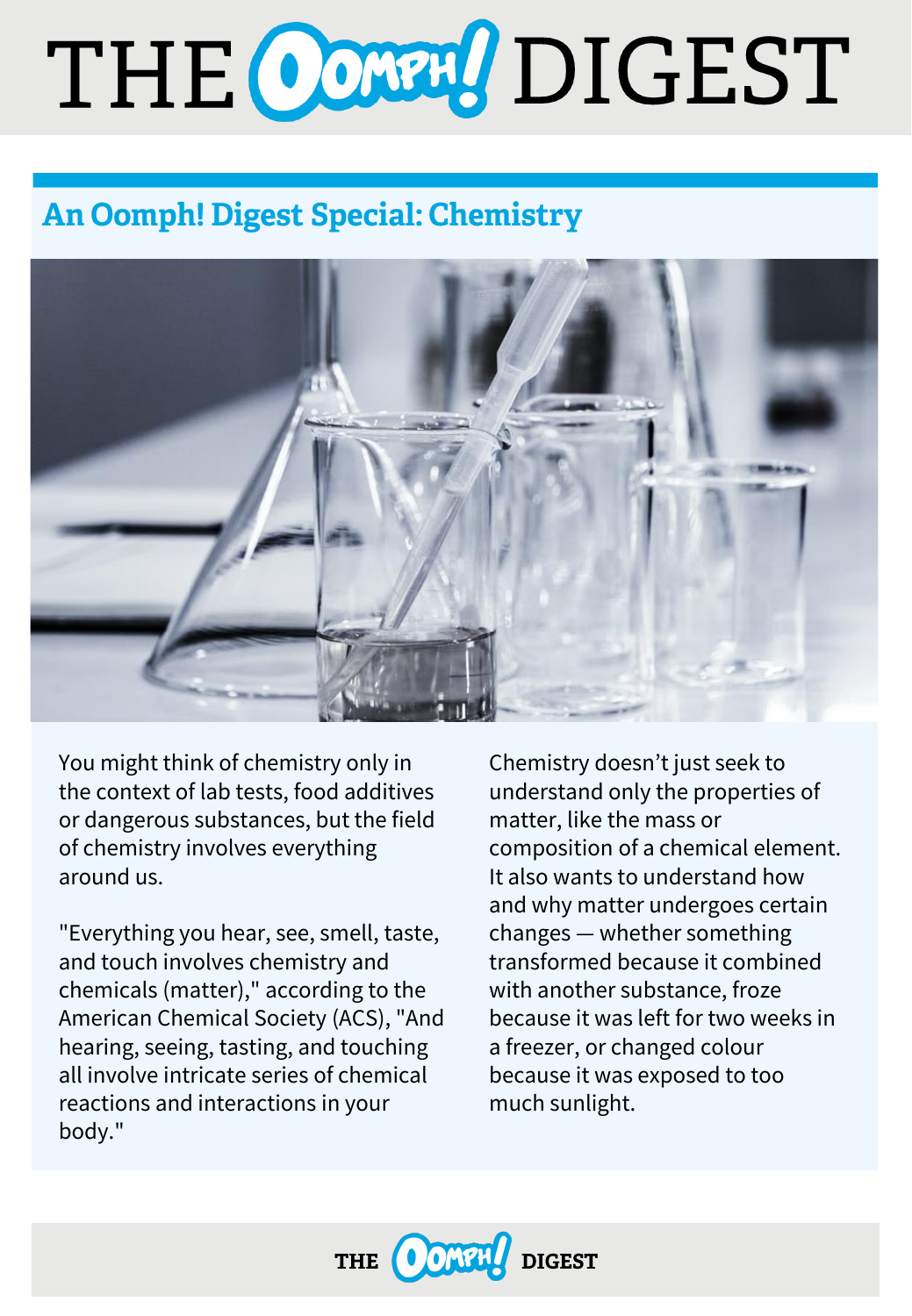## **Fun facts about Chemistry**



The rarest naturally-occurring element in the Earth's crust is called astatine.

Lightning strikes produce Ozone, hence the characteristic smell after lightning storms.

Famed chemist Glenn Seaborg was the only person who could write his address in chemical elements.

Your body has enough graphite inside of it to produce roughly 9,000 pencils.

The airbag in cars can save your life, but they are actually made of a highly toxic substance called sodium azide. The airbag is full of these salts and they release once triggered by the vehicle to increase their temperature in order to burst the bag out of its compact place.

### Name that element...

Here are three elements from the periodic table. Can you name them all?

| ◢ |  |  |
|---|--|--|
|   |  |  |
|   |  |  |





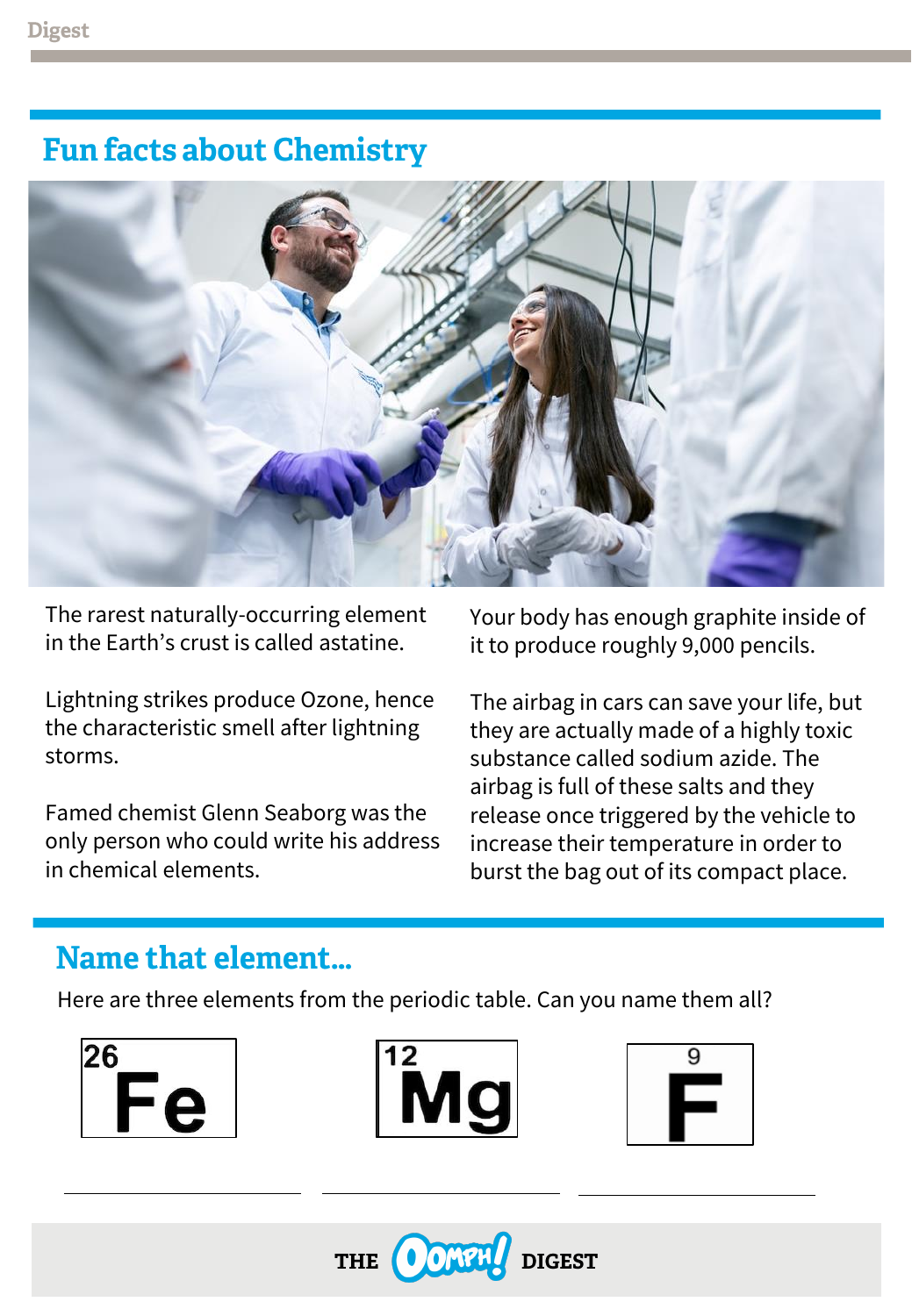## **Germ Theory**



In the 19th century, the French chemist, Louis Pasteur's work in germ theory led to vaccinations for anthrax and rabies. Plus, after coming up with the process of pasteurization, where bacteria are killed by heating beverages and then allowing them to cool, Pasteur saved the beer, wine, and silk industries in France!

# **Cleaning with Chlorine**



Clause Louis Berthollet was a French chemist who researched dyes and bleaches, which led to him introducing the use of chlorine as bleach. Did you know, he was one of the several scientists who accompanied Napoleon to Egypt and eventually became vice president of the French Senate in 1804?

## **Putting the blue in blue jeans**

German chemist Adolf von Baeyer was born in 1835 and made his first chemical discovery — a new double salt of copper — at the age of 12. He began developing indigo, the blue dye used to colour most jeans, in 1865 and successfully synthesized the dye several years later. Blue jeans have soared in popularity since then, and remain a firm fashion favourite.